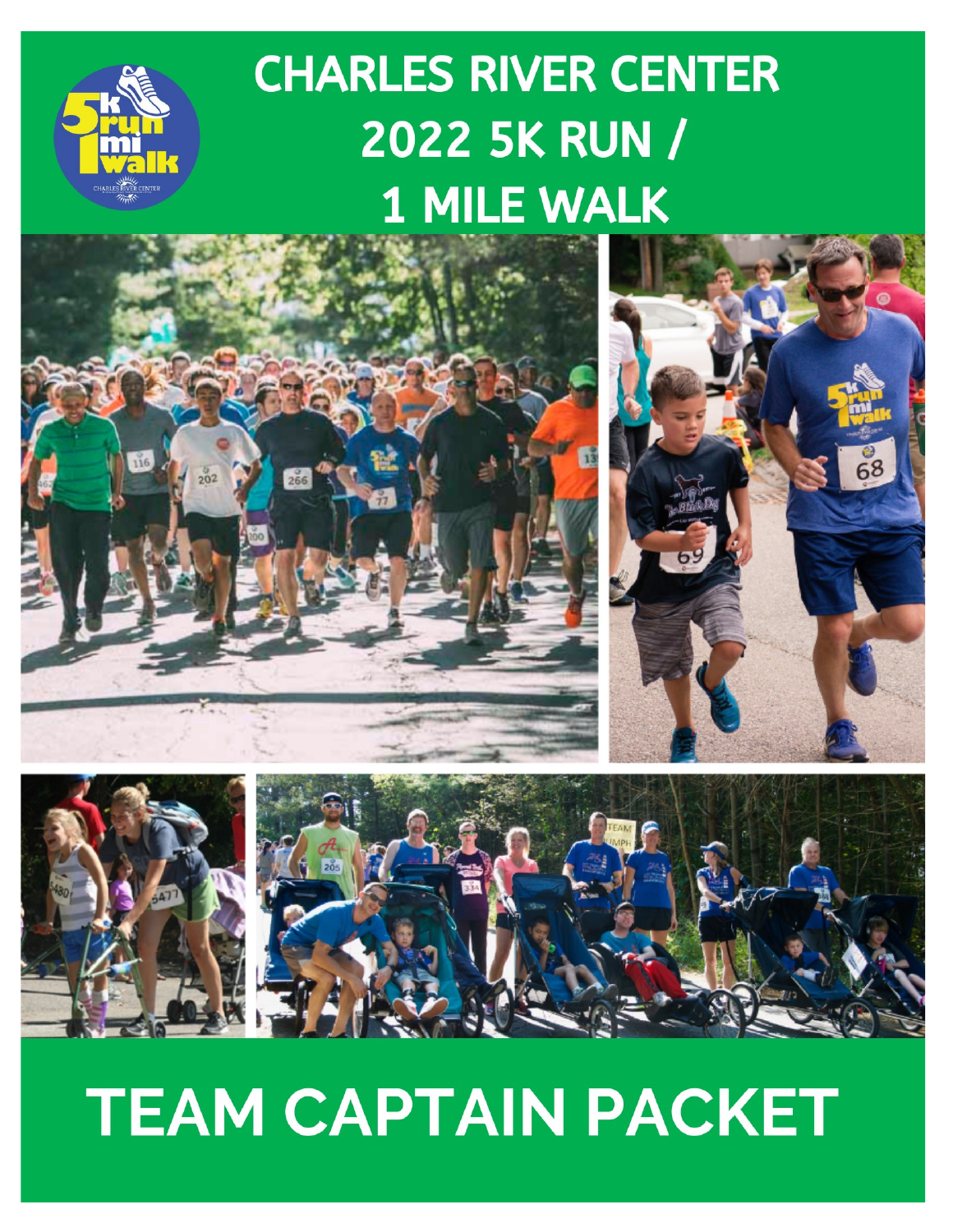

## **2022 Team Challenge**

## Event Details: CHARLES RIVER CENTER 5K RUN/1 MILE WALK

The 12th Annual 5K Run/1 Mile Walk will be held on Sunday, September 25, 2022 beginning at 11:00 at the Charles River Center, 59 East Militia Heights Drive, Needham, MA.

## Team Criteria: Anyone can form a team!

Coworkers, employees, friends, family, neighbors, housemates etc. Teams must have a minimum of 5 members to qualify for team prizes. Team Captain receives a free entry for every 5 team members who sign up.

**Team Registration:** You can form a team when you register for the race.

Go to: *2022crc5k.racewire.com* Register for either the 5K Run or 1 Mile Walk. As you scroll down, you will see the following set of questions:

## **Team Registration Style**

Please select a method of registration below:

- ( ) Join a Team: Pick from a list of team names on the next page and join your team.
- O Create a Team: Once you create a team, participants can join your team under the "join a team" option above.
- ( Individual Registration: Register as an individual participant.

To create a team, select the "create a team" option. After you create a team, participants can join your team by selecting the "join a team" option above when they register.

## Team Awards:

- Top Fundraising Team
- Largest Team
- Most Team Spirit
- Additional awards will be announced on the CRC 5k Run/1Mile Walk Facebook page : [https://www.facebook.com/](https://www.facebook.com/charlesrivercenterroadrace) [charlesrivercenterroadrace](https://www.facebook.com/charlesrivercenterroadrace)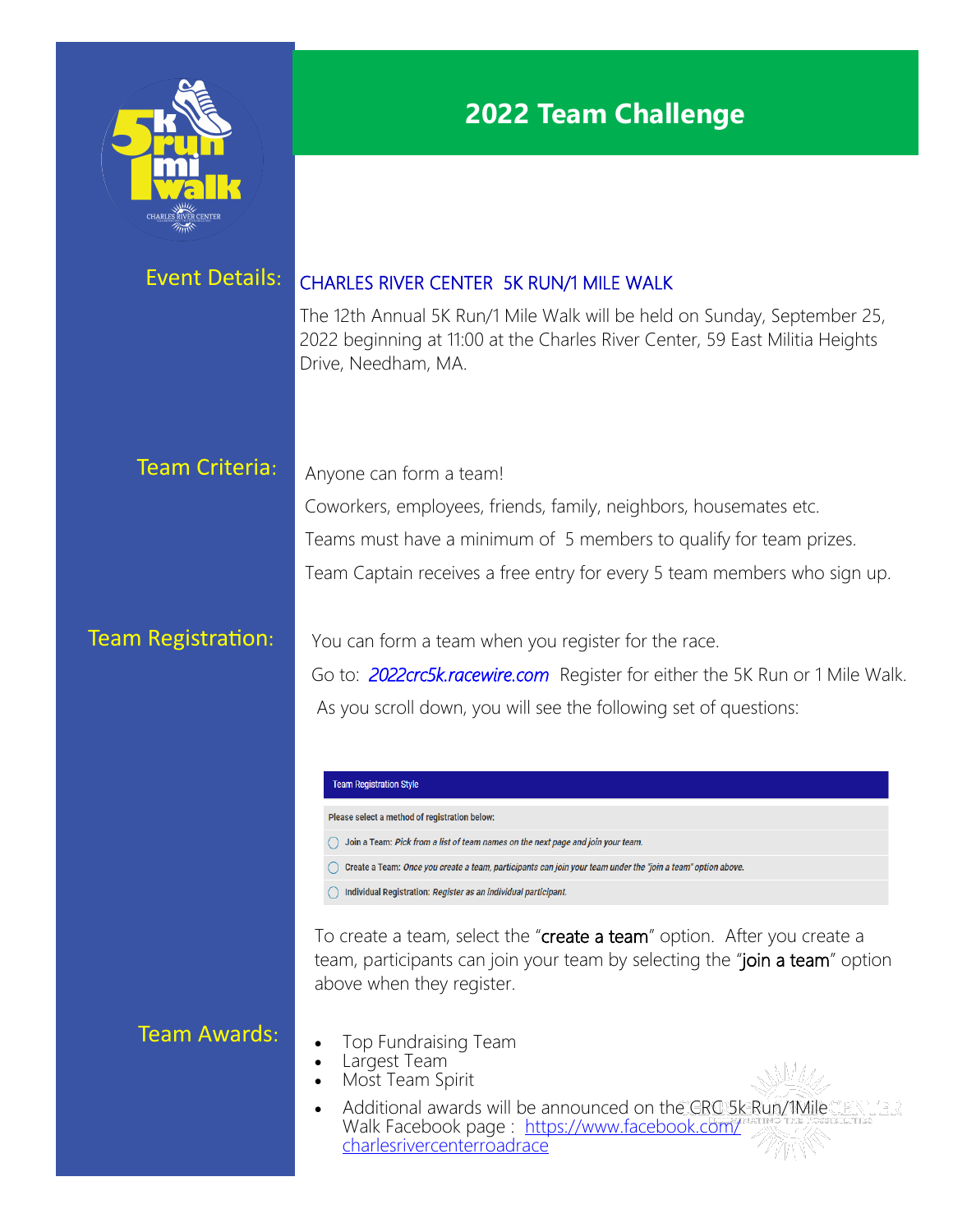

# **Team Captain Information**

| <b>Team Captain</b><br>Responsibilities: | Be the point of contact for all your team members for any questions<br>and/or concerns that they may have prior to the event.<br>Ensure that team online registrations are complete and correct<br>$\bullet$<br>Pick up and distribute team member t-shirts (for those team<br>$\bullet$<br>members who are eligible for a free t-shirt).<br>Invite new team members: share the link to your personal fundraising<br>$\bullet$<br>page via email, tweet, Facebook etc.<br>Encourage team members to set up their own personal fundraising<br>$\bullet$<br>pages<br>Encourage team spirit $-$ come up with a fun and creative theme that<br>will set you apart! |
|------------------------------------------|----------------------------------------------------------------------------------------------------------------------------------------------------------------------------------------------------------------------------------------------------------------------------------------------------------------------------------------------------------------------------------------------------------------------------------------------------------------------------------------------------------------------------------------------------------------------------------------------------------------------------------------------------------------|
| <b>Team Fundraising:</b>                 | Take lots of photos of your team, and be sure to share them via email<br>(crcroadrace@gmail.com) or on our Facebook page: https://<br>www.facebook.com/charlesrivercenterroadrace<br>We strongly encourage you and your teammates to set up your own<br>personal fundraising page using the GiveSmarto fundraising platform. It's<br>straightforward and easy to personalize and manage.                                                                                                                                                                                                                                                                       |
|                                          | For complete instructions on how to create your own personal fundraising<br>page, download our 2022 Fundraising Packet:                                                                                                                                                                                                                                                                                                                                                                                                                                                                                                                                        |
| <b>Questions?</b>                        | Contact:<br>Hilary Ryan, Vice President, Development                                                                                                                                                                                                                                                                                                                                                                                                                                                                                                                                                                                                           |
|                                          | Email: hryan@charlesrivercenter.org or (781) 972-1030                                                                                                                                                                                                                                                                                                                                                                                                                                                                                                                                                                                                          |